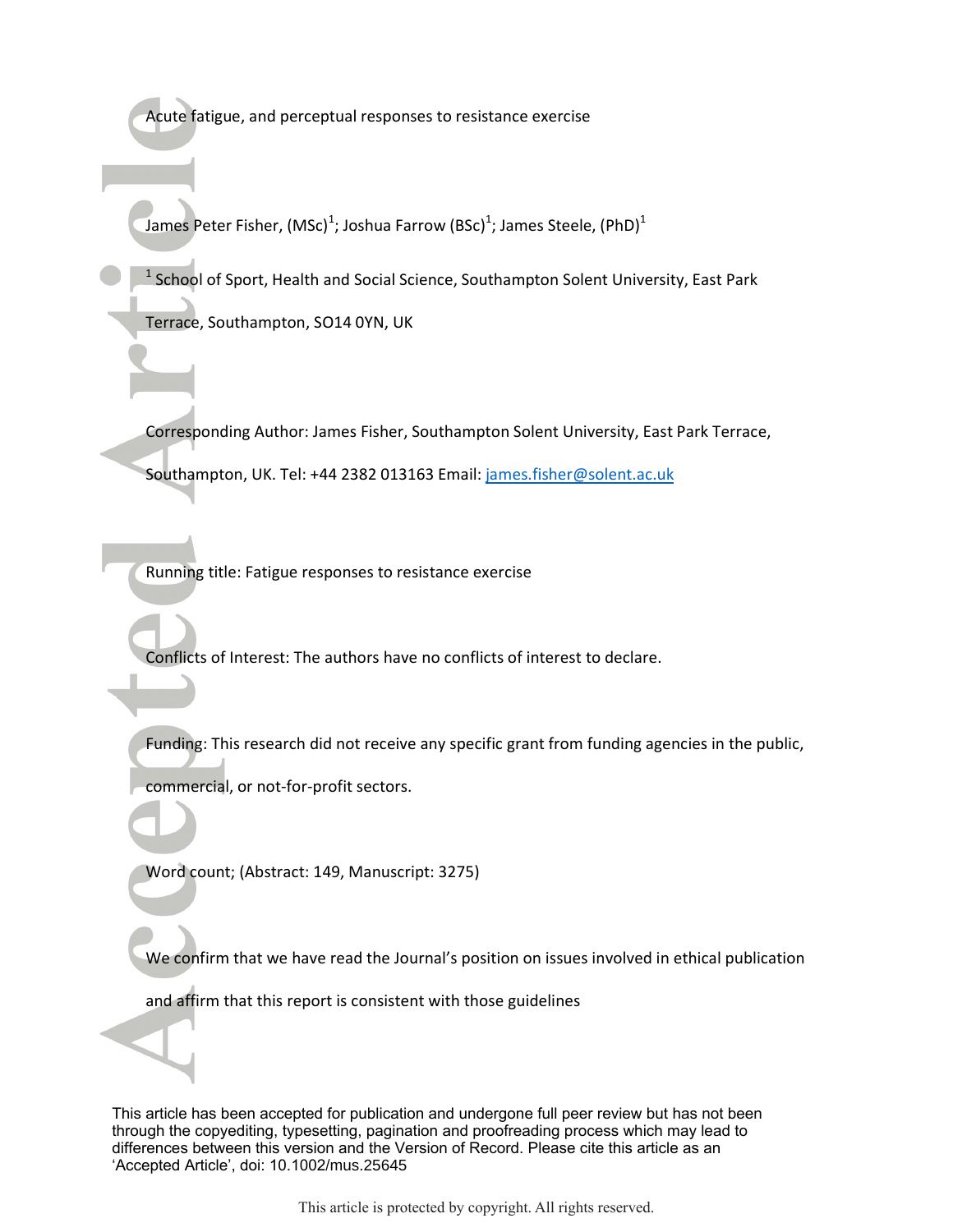# **Abstract**

Introduction: Despite assumptions, there is an absence of research on acute fatigue responses to high- and low-load and advanced technique resistance exercise.

Methods: Trained males (*n*=8; 27.2 ±7.4years; 180.0 ± 6.6cm; 86.6 ±10.3kg) were assessed for decrement in maximal voluntary isometric torque (MViT) and perceived effort and discomfort following heavier load (HL; 80% MViT), lighter load (LL; 30% MViT), forced

repetitions (FR) and breakdown set (BD) training protocols.

Results: Analyses revealed a significant reduction in MViT (*p* < 0.05) with a significant between condition effect, and significant post hoc pairwise comparisons between LL and both HL ( $p = 0.044$ ) and FR ( $p = 0.013$ ). There were no significant between condition effects for effort or discomfort ( $p > 0.05$ ).

Discussion: Fatigue as a decrement in force production appears to follow a more complex relationship than simply 100% minus the force requirements of the task relative to a maximal voluntary contraction.

Key Words: high-load, low-load, muscle damage, isometric strength, fatigue, advanced resistance exercise

**John Wiley & Sons, Inc.**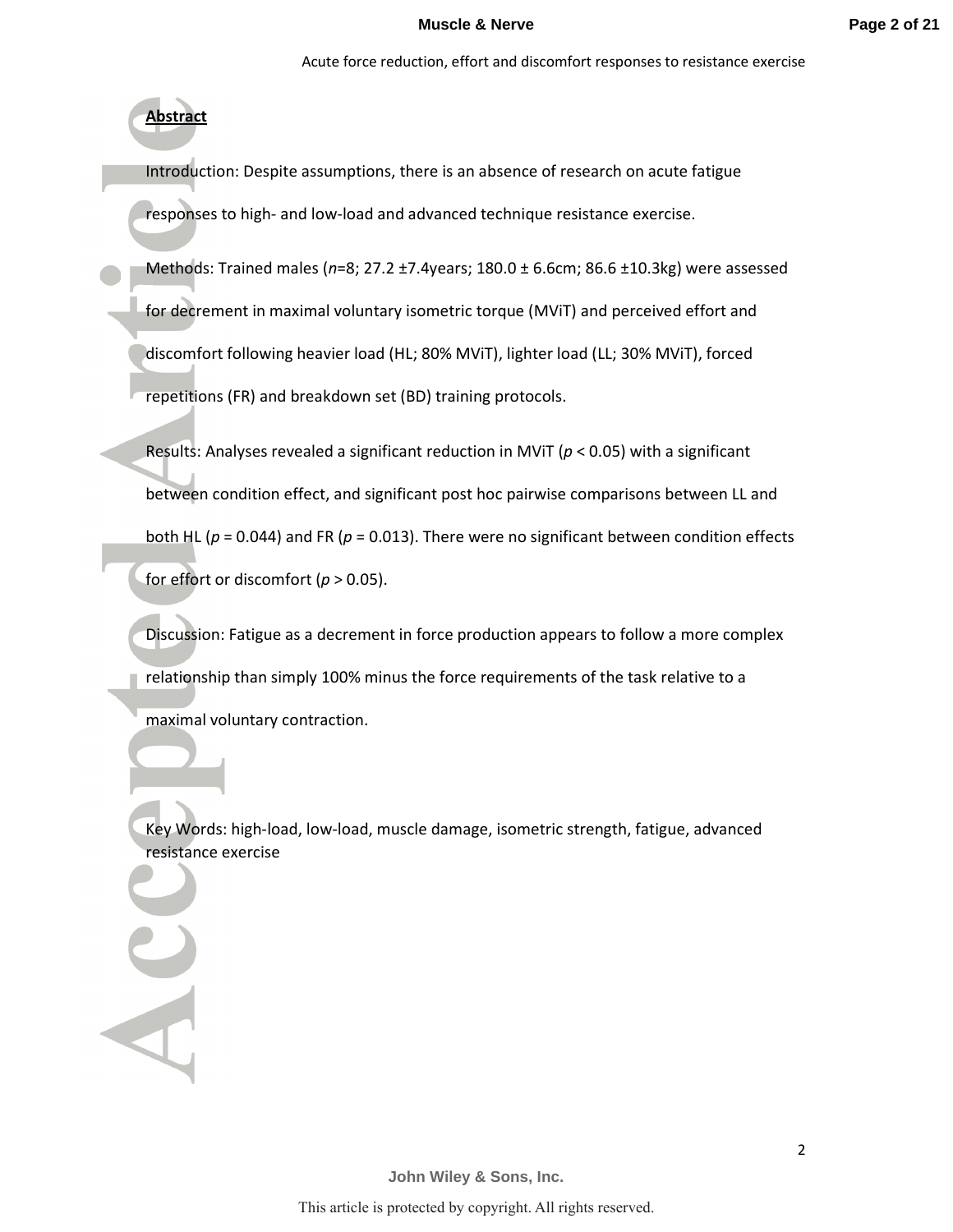Acute force reduction, effort and discomfort responses to resistance exercise

# **Introduction**

 Resistance training is often performed primarily with the goal of increasing muscular size and/or strength<sup>1</sup>. However, whilst there is a general consensus that maximal recruitment of motor units (MUs) is required to optimise strength and hypertrophy adaptations<sup>2-4</sup> there is a lack of research considering the acute fatigue responses to differing resistance training stimuli. Previous research has hypothesised that reaching momentary failure by exercising at ~30% 1-repetition maximum (RM) would incur ~70% muscle fatigue, or reaching contractile muscular failure exercising at ~70% 1RM would incur ~30% muscle fatigue<sup>5,6</sup>. This seems logical since momentary concentric failure would occur when there is an inability to produce the necessary force to overcome an external load. In essence, fatigue (defined herein as a loss of force/torque production) should be equal to 100% minus the force/torque requirements of the task relative to a maximal voluntary contraction. Though this appears logical, there is currently a lack of research considering the assessment of strength after a fatiguing bout of exercise<sup>7</sup>.

Few studies have considered fatigue resulting from resistance exercise at varying loads (i.e. heavier- and lighter-loads), and those which have done so may not reflect the acute decrease in maximal voluntary isometric torque (MViT) incurred or represent ecologically valid resistance training protocols. For example Behm et al.<sup>8</sup> compared MViT of the elbow flexors following 5-, 10-, and 20-repetition maximum (RM). However, a rest time of 30 seconds between exercise set and re-test of MViT would have allowed considerable recovery. A more recent study by Marshall et al.<sup>9</sup> using heavy- (80% MViT) and light-load (40% MViT) knee extension exercise used a complex volume-equated design, which included interpolated twitches and as such, might not represent conventional training routines. Thus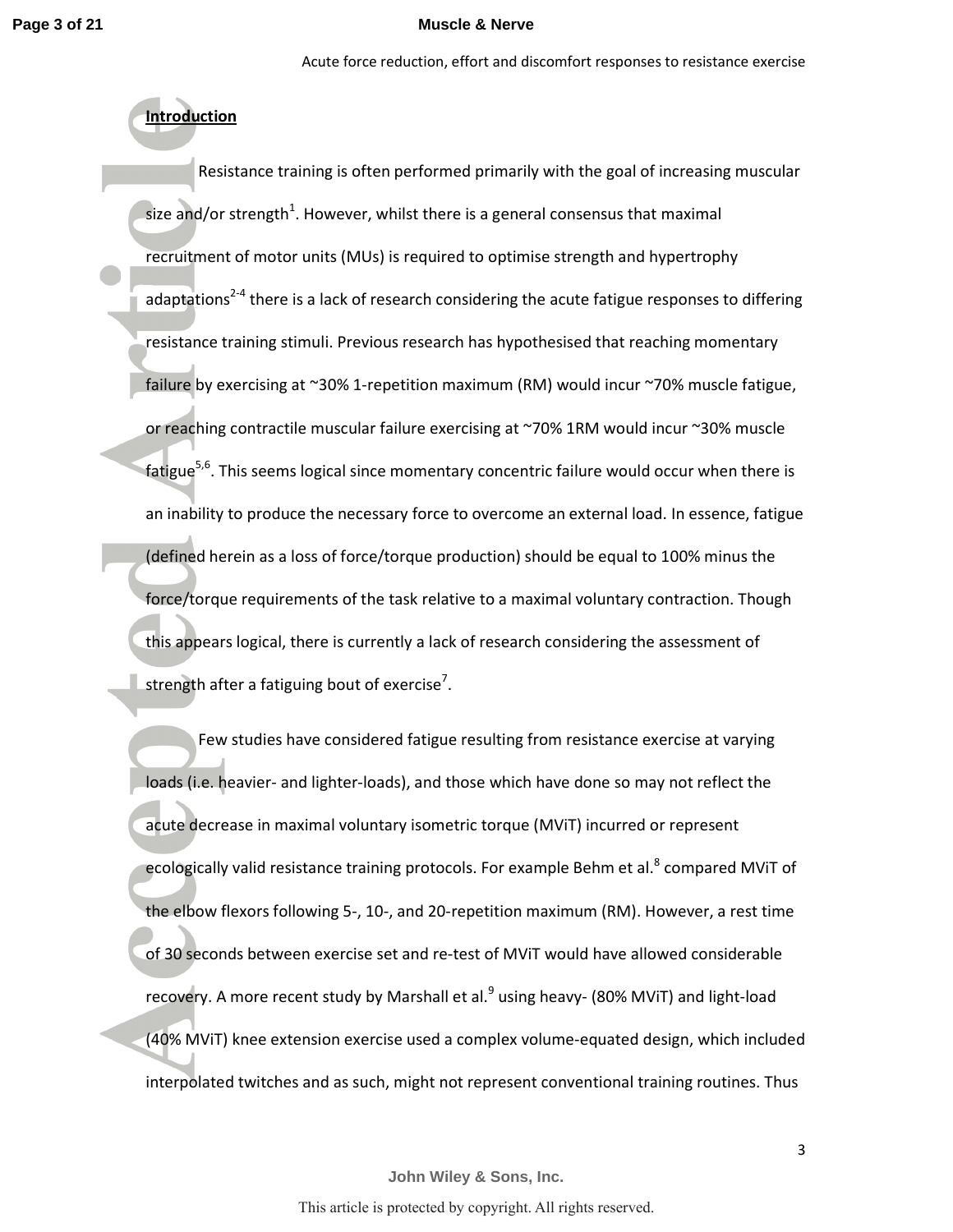there is a current dearth of literature considering the acute fatigue response and practical implications of exercising to momentary failure considering heavier- and lighter-load resistance training strategies. Further, since advanced training methods such as forced repetitions<sup>10</sup> and breakdown set training<sup>11</sup> are commonly used and intended to increase fatigue from resistance training, these should also be investigated.

Another consideration for the acute role of fatigue during resistance training under different loading conditions is its impact upon perceived effort and discomfort. Fisher et al.<sup>12</sup> recently discussed effort (the amount of mental or physical energy being given to a task) and discomfort (the physiological and unpleasant sensations associated with exercise  $13$ ) in the context of heavier- or lighter-load resistance training strategies. They suggested that, although there should be similarities in effort due to the nature of contractions upon reaching momentary failure (i.e. maximal), there might be differences in discomfort due to the increasing number of repetitions and longer time under muscular tension as a result of using low-loads<sup>14,15</sup>. Smirnaul<sup>16</sup> adds that, repetitive *maximal* contractions will induce a greater degree of discomfort than a single maximal contraction, even though effort would be the same (e.g. maximal). In this sense, advanced training techniques such as breakdown sets and forced repetitions might also induce a greater degree of discomfort than traditional exercise sets since participants perform multiple maximal muscle actions. Indeed, effort is thought to originate from the primary motor cortex independently of peripheral afferent  $feedback<sup>13,17</sup>$  and thus a differentiation of perceived effort from discomfort should be expected under certain conditions.

With the above in mind the present study considered the acute fatigue (decrease in MViT) responses to heavier- and lighter- load, and advanced method (breakdown set and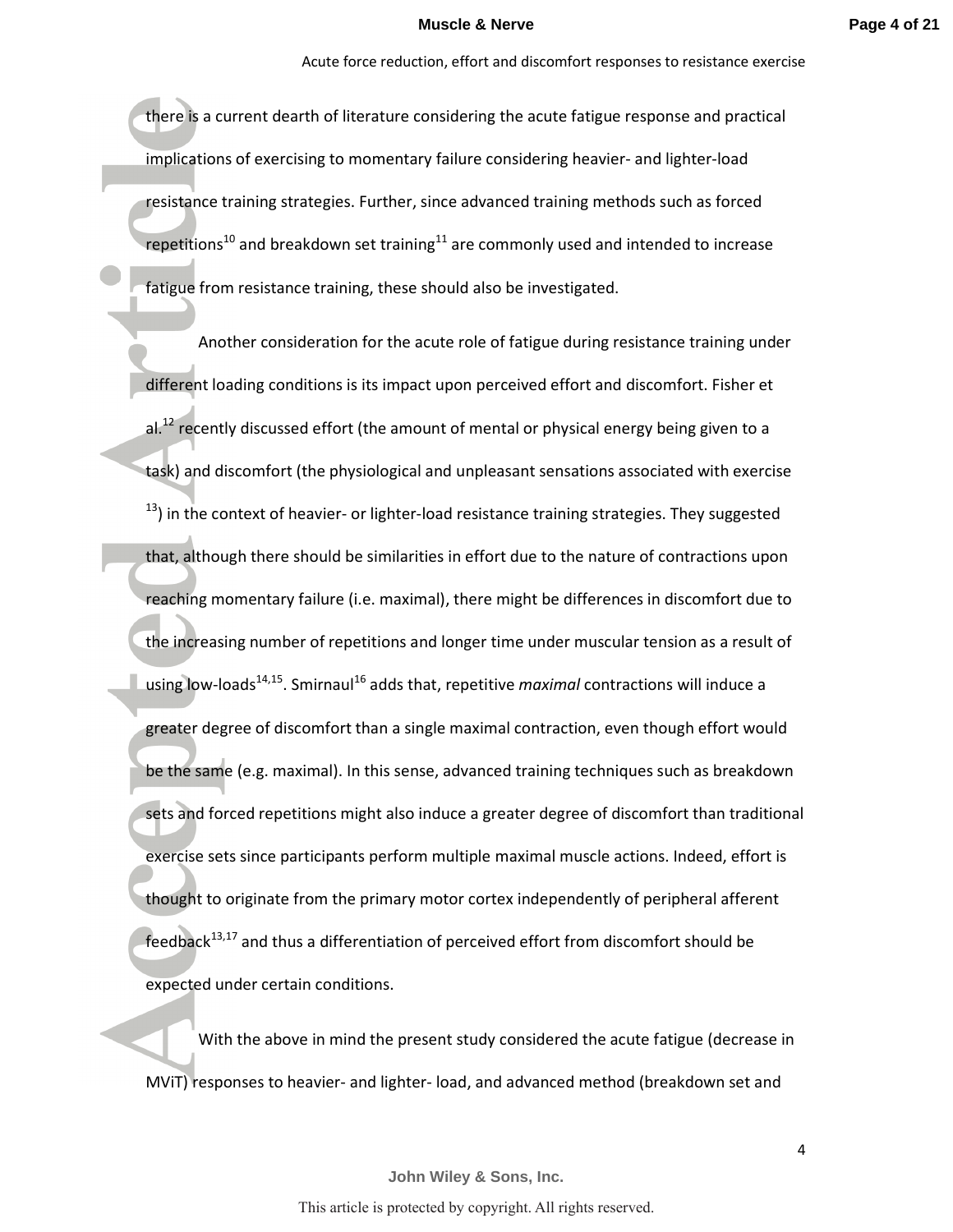Acute force reduction, effort and discomfort responses to resistance exercise

forced repetition) resistance exercise to momentary failure. Based on existing literature we hypothesised that decrement in force production and reported values for discomfort would increase in relation to decreasing load at exercise cessation.

## **Materials and Methods**

### *Study Design*

A repeated measures randomised crossover design was adopted to examine the acute effects of four different resistance exercise conditions (heavier-load; HL, lighter-load; LL, forced repetitions; FR and breakdown sets; BD) for fatigue response and ratings of effort and discomfort. The study was approved by the Health, Exercise and Sport Science research ethics committee (ethics code: HESS#341) and was conducted within the Sport Science Laboratories at the first author's institution.

## *Participants*

An *a priori* power analysis of effect sizes (ES) for acute decrease in MViT was conducted. As no existing data were available regarding acute fatigue responses to the conditions examined we opted to base our analysis on a moderate between group ES of 0.5 to determine participant numbers (*n*). Participant numbers were calculated using  $G^*$ Power<sup>18,19</sup>. These calculations showed that a minimum of 7 participants were necessary to meet the required power of 0.8 at an alpha value of *p* < 0.05 for the statistical analyses proposed (see below).

8 trained (e.g. had participated in structured RT for  $\geq 2$  d wk<sup>-1</sup> including intermittent use of advanced training methods such as breakdown training and forced repetitions for >6 months) males were recruited (see results section for participant characteristics). All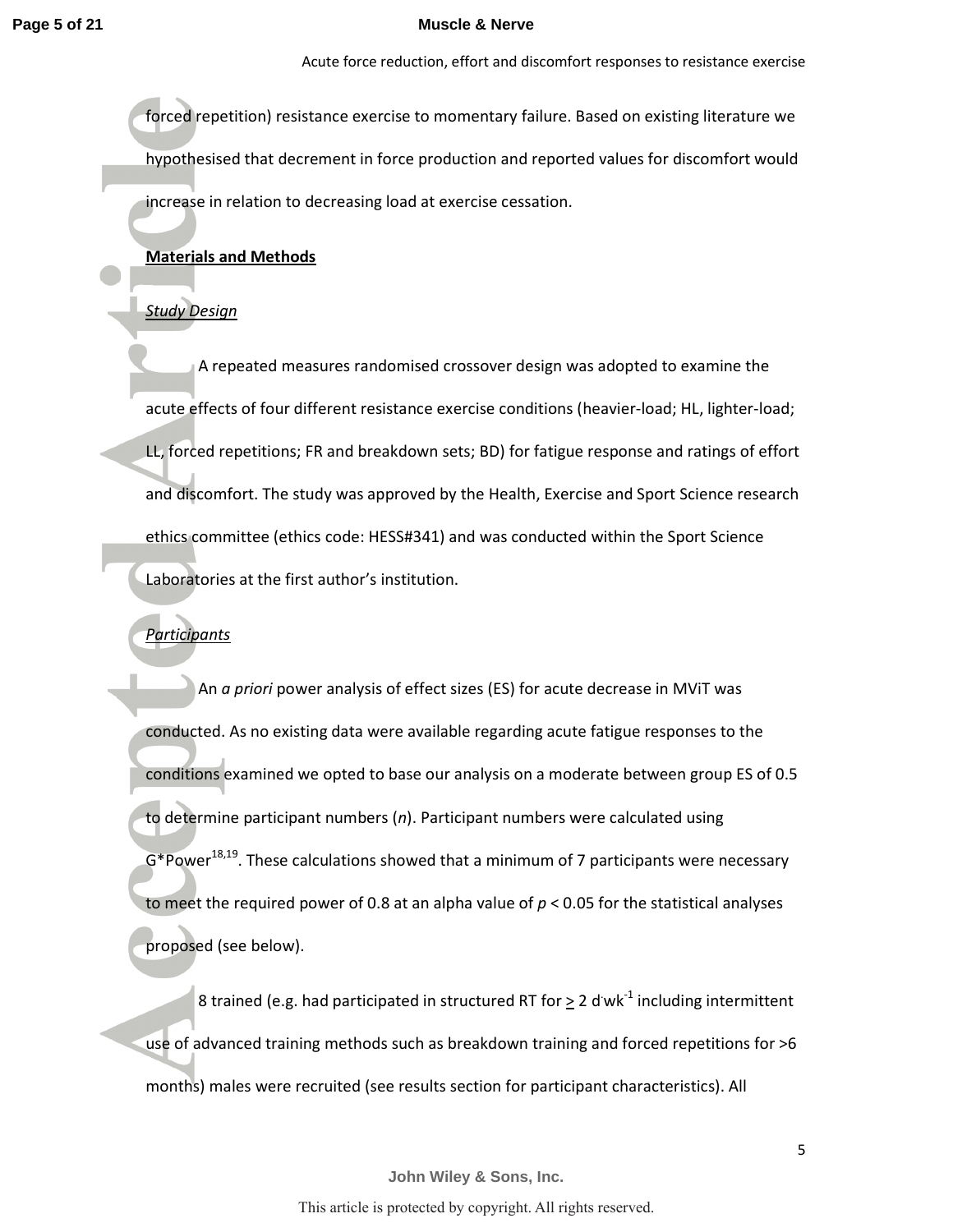participants completed a physical activity readiness questionnaire (PARQ) and informed consent, and were accepted for inclusion if they had no signs or symptoms of disease, no orthopaedic injuries, and were not using any medication or performance enhancing substances which might affect the study.

*Testing* 

 All participants completed a familiarisation session during which they performed testing as described below. During the participants' familiarisation session, the machine setup was assessed and recorded. Prior to any testing, participants performed a standardised warm-up on a cycle ergometer (Monark, Ergomedic 874e), for 5 minutes up to 60% agepredicted maximum heart rate (APMHR). A specific dynamic bilateral warm-up was then completed (80 lbs/~36 Kgs) using a 2second: 1second: 3second (concentric: isometric: eccentric) repetition duration, for 10-15 repetitions on the MedX knee extension dynamometer (MedX, Ocala, FL) used for testing and exercise conditions. Maximal isometric knee extensor torque was then measured bilaterally using the MedX knee extension dynamometer. The MedX knee extension machine has a high test-retest reliability, reported as *r* = 0.90-0.96<sup>20</sup>.

Participants were seated in the knee extension machine and the seat was adjusted to align the lateral epicondyle of the femur with the axis of rotation of the MedX knee extension machine. Each participant's lower limbs were bound to a pad (through which they would later push against) and a hip belt was tightened to avoid unwanted movement at the pelvis when pushing through the knee extensors.

 A practice isometric test was then performed at 3 joint angles; near maximal knee flexion (e.g. 108˚), near maximal knee extension (e.g. 12˚) and a mid-point between these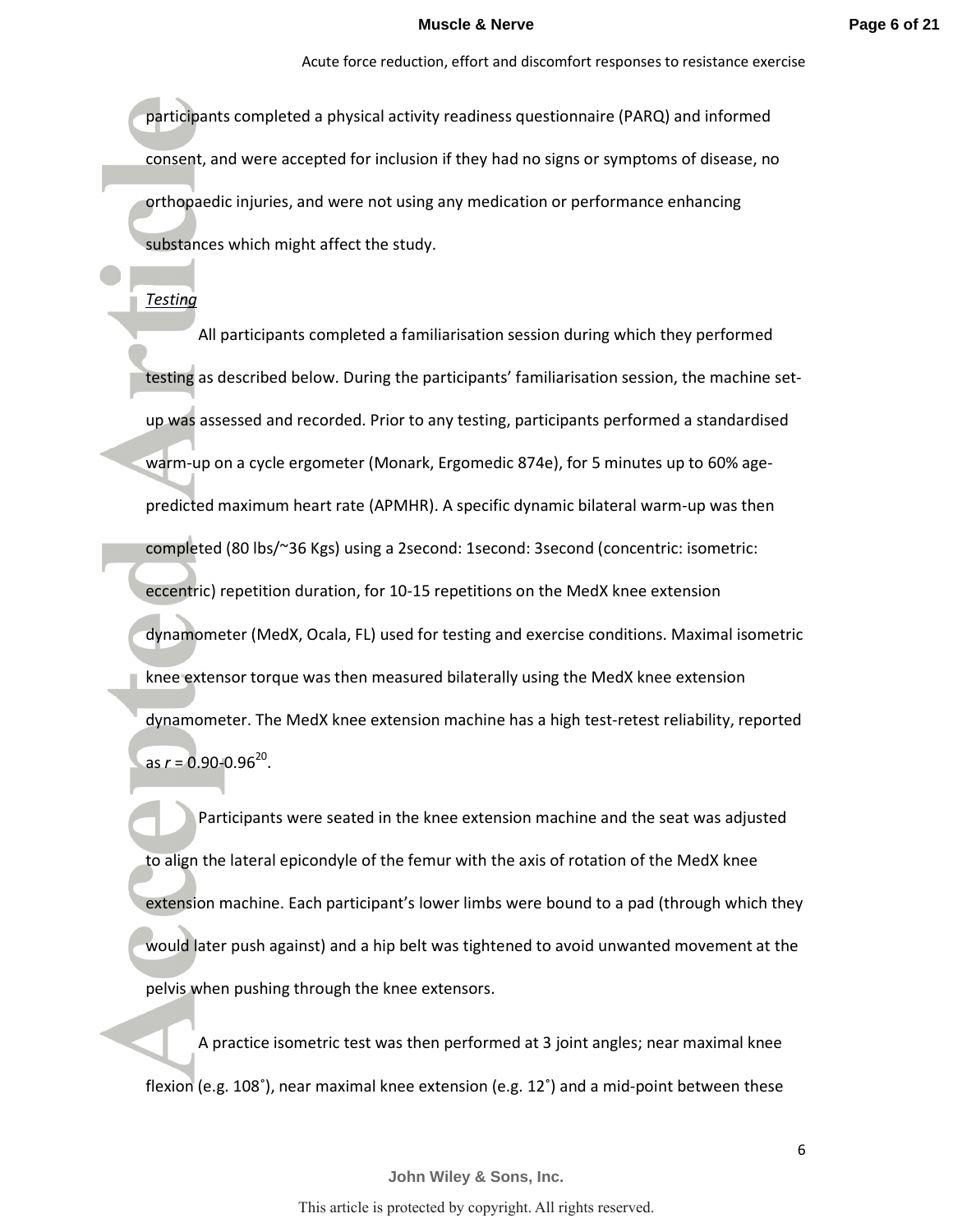Acute force reduction, effort and discomfort responses to resistance exercise

two angles. MViT was then measured at 5 pre-determined angles (108˚, 84˚, 60˚, 36˚, 12˚) using the following process. Participants were asked to exhale and build to maximal force for 2-3 seconds, and then relax over a further 2-3 seconds. To assist in obtaining maximal effort, participants were given verbal encouragement throughout maximal testing. This testing method was performed before, and immediately after (< 10 seconds) each of the following exercise conditions. The use of the same machine for the exercise condition and post-exercise testing permitted immediate testing, ensuring almost no rest.

## *Exercise conditions*

 All participants completed four conditions performed in a randomised order, at the same time of day with 1 week between conditions. Repetition duration was controlled for all conditions to 2s: 1s: 3s (as per the warm-up) using a metronome to aid pacing (Quartz Metronome SQ SOV, Seiko). Loading for each exercise condition was determined based on the immediately preceding MViT. The training load, described below, was calculated based on the MViT at 84° (the maximal torque of the angles tested). The conditions were:

• Heavier-load (HL); participants performed dynamic repetitions to momentary concentric failure with a load equating to 80% of their MViT.

Lighter-load (LL); participants performed dynamic repetitions to momentary concentric failure with a load equating to 30% of their MViT.

• Forced repetitions (FR); participants performed dynamic repetitions to momentary concentric failure with a load equating to 80% of their MViT. However, upon reaching momentary failure the research assistant provided sufficient additional force to the participant to complete the concentric phase only. Participants were still required to pause for 1 sec with the load at full knee extension and lower the load at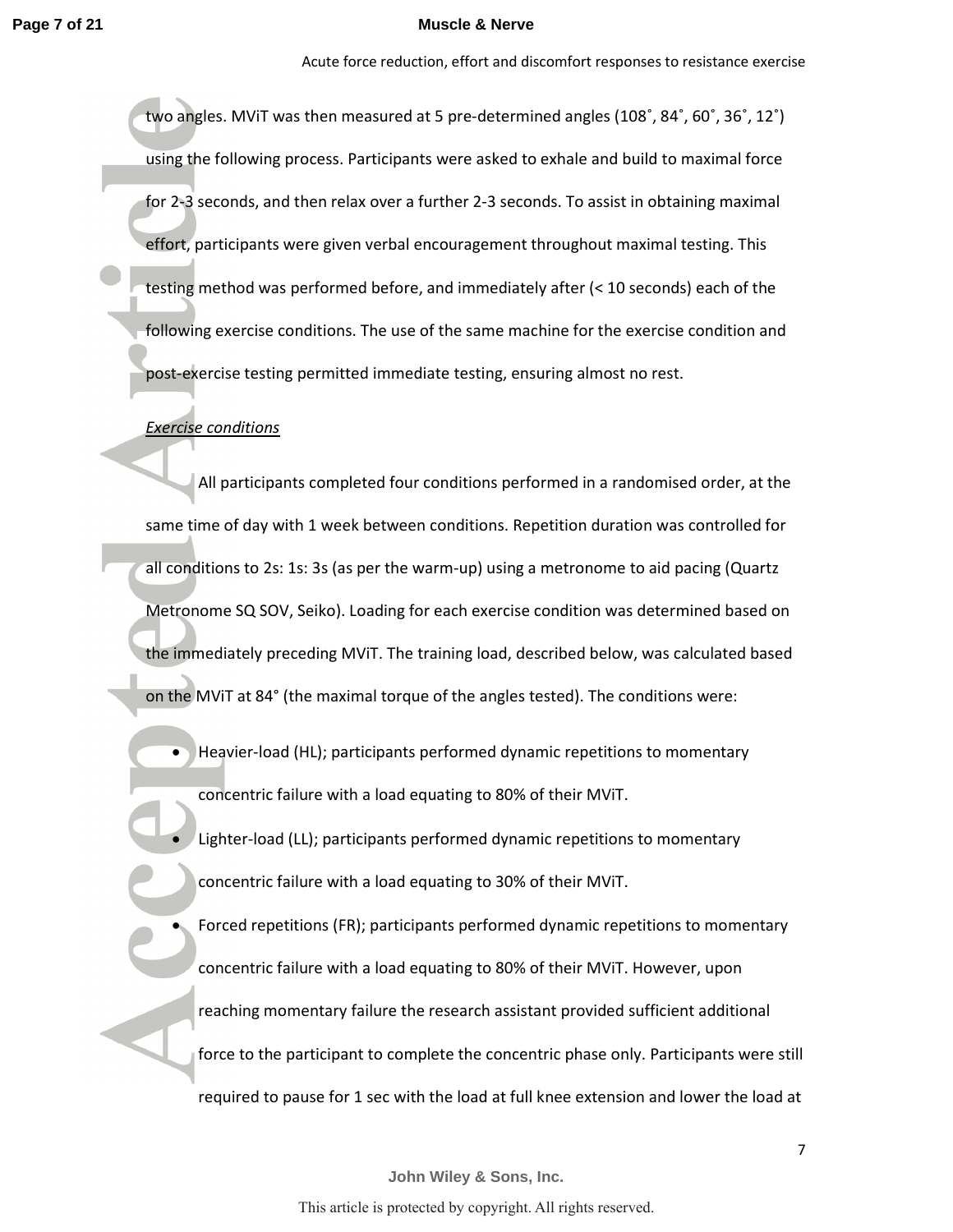the required repetition duration. Exercise was terminated when the participant could no longer pause with the load in the isometric phase of the repetition. • Breakdown sets (BD); participants performed dynamic repetitions to momentary concentric failure with a load equating to 75% of their MViT. However, upon reaching momentary failure the load was immediately reduced to 80% of their initial training load (e.g. 80% of 75% MViT (~60% of their original MViT)) and upon reaching momentary failure a second time the load was immediately further reduced to 60% of their initial training load (e.g. 60% of 75% MViT (~45% of their original MViT))<sup>21</sup>.

This study design permitted 3 conditions where decrease in MViT might be hypothesised (HL 80%, LL 30%, BD 45%, resulting in expected decrements in force production of ~20%, ~70% and ~55%, respectively) and one condition which served as an unknown (FR). Immediately following each exercise condition (but prior to post-condition MViT testing), each participant was asked to report a rating of perceived exertion for effort (RPE-E) and discomfort (RPE-D) using 0-10 scales that permitted appropriate differentiation of the two perceptions<sup>22,23</sup>.

### *Statistical Analysis*

Strength was considered as peak MViT which occurred at 84˚ for all participants. Fatigue was considered as the decrease in MViT to the training condition (post strength – pre strength). The independent variable considered was the exercise condition (HL, LL, FR and BD) and the dependent variables included pre- strength (the MViT prior to each condition), the absolute change in strength (pre MViT – post MViT), RPE-E and RPE-D. An intra-class correlation coefficient (ICC) was conducted to assess pre-test MViT test-retest reliability at 84˚ between conditions. A Shapiro-Wilk test was conducted to examine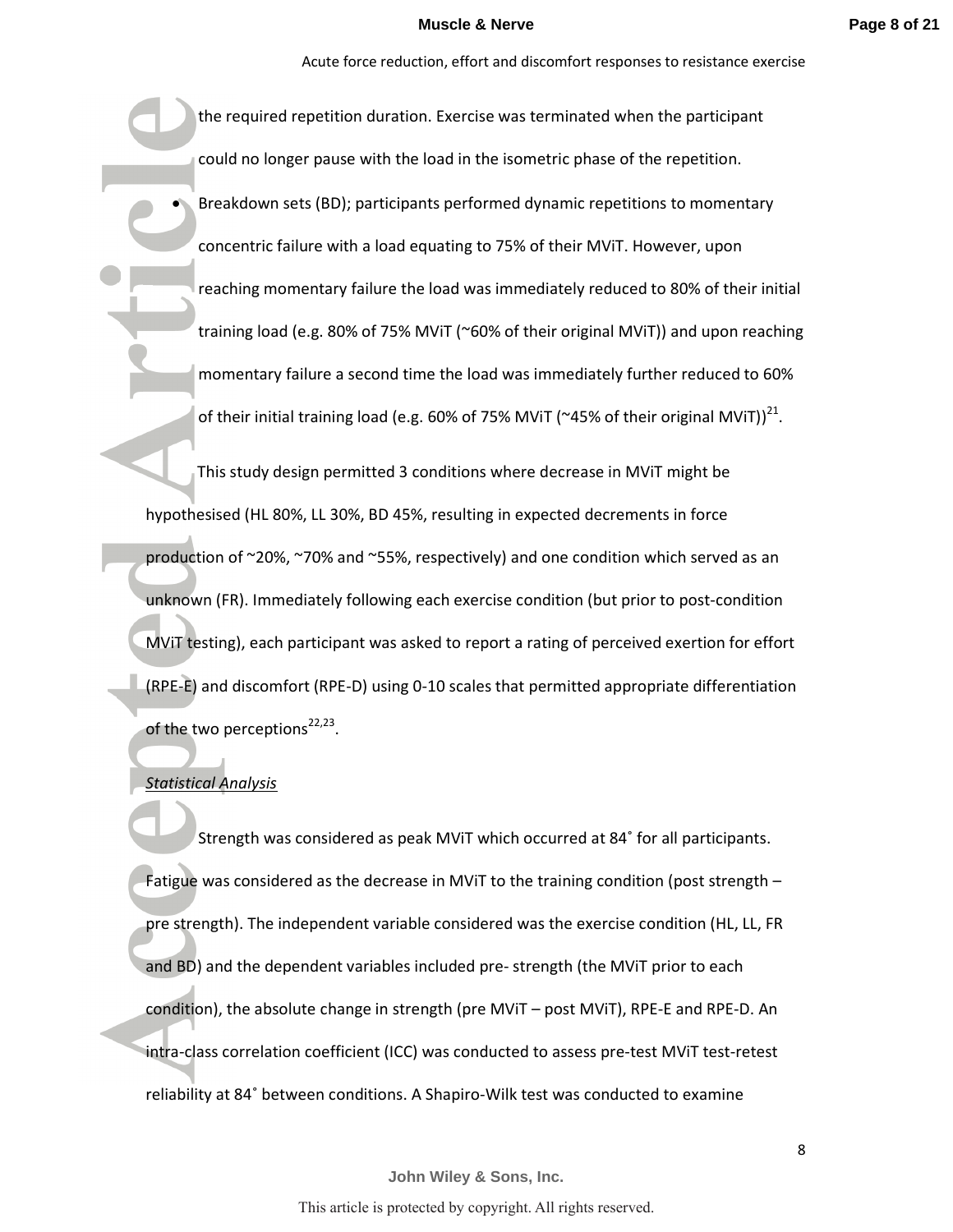Acute force reduction, effort and discomfort responses to resistance exercise

whether data met assumptions of normality of distribution and Mauchly's test was used to examine assumptions of sphericity for repeated measures. Where assumptions of normality and sphericity were met, repeated measures analysis of variance (ANOVA) was used to compare within participants across the conditions. Where a significant effect by condition was found, post hoc pairwise comparisons with a Bonferonni procedure were conducted to examine differences between conditions. For variables which did not meet assumptions of normality of distribution, a Friedman test was used to compare within participants across the conditions. Where a significant effect by condition was found, Wilcoxon signed ranks tests were conducted to examine differences between conditions.

All statistical analyses were performed using IBM SPSS Statistics for Windows (version 20; IBM Corp., Portsmouth, Hampshire, UK) and *p*<0.05 set as the limit for statistical significance. Further, 95% confidence intervals (CI) were calculated to examine within-condition significance in addition to ES using Cohen's  $d^{24}$  for absolute change in strength for each condition, and differences between conditions for average RPE-E and RPE-D, where an ES of 0.20-0.49 was considered as small, 0.50-0.79 as moderate and ≥0.80 as large.

## **Results**

Participant characteristics were (mean  $\pm$  SD); age = 27.2  $\pm$ 7.4 years, height = 180.0 ±6.6 cm, body mass = 86.6 ±10.3 kg, and body mass index = 26.7 ±2.3 kg m<sup>2</sup>.

Repeated measures ANOVA revealed no significant effect by condition for prestrength (MViT; HL = 564.44 ±75.27Nm, LL = 553.42 ±80.64Nm, FR = 558.67 ±83.76Nm, BD = 553.09  $\pm$ 119.06Nm;  $F_{(3, 21)}$  = 0.840,  $p$  = 0.487). The ICC for pre- MViT showed very high reliability; ICC = 0.926 (95% CI, 0.779-0.984) supporting the use of MViT for fatigue response testing in our laboratory.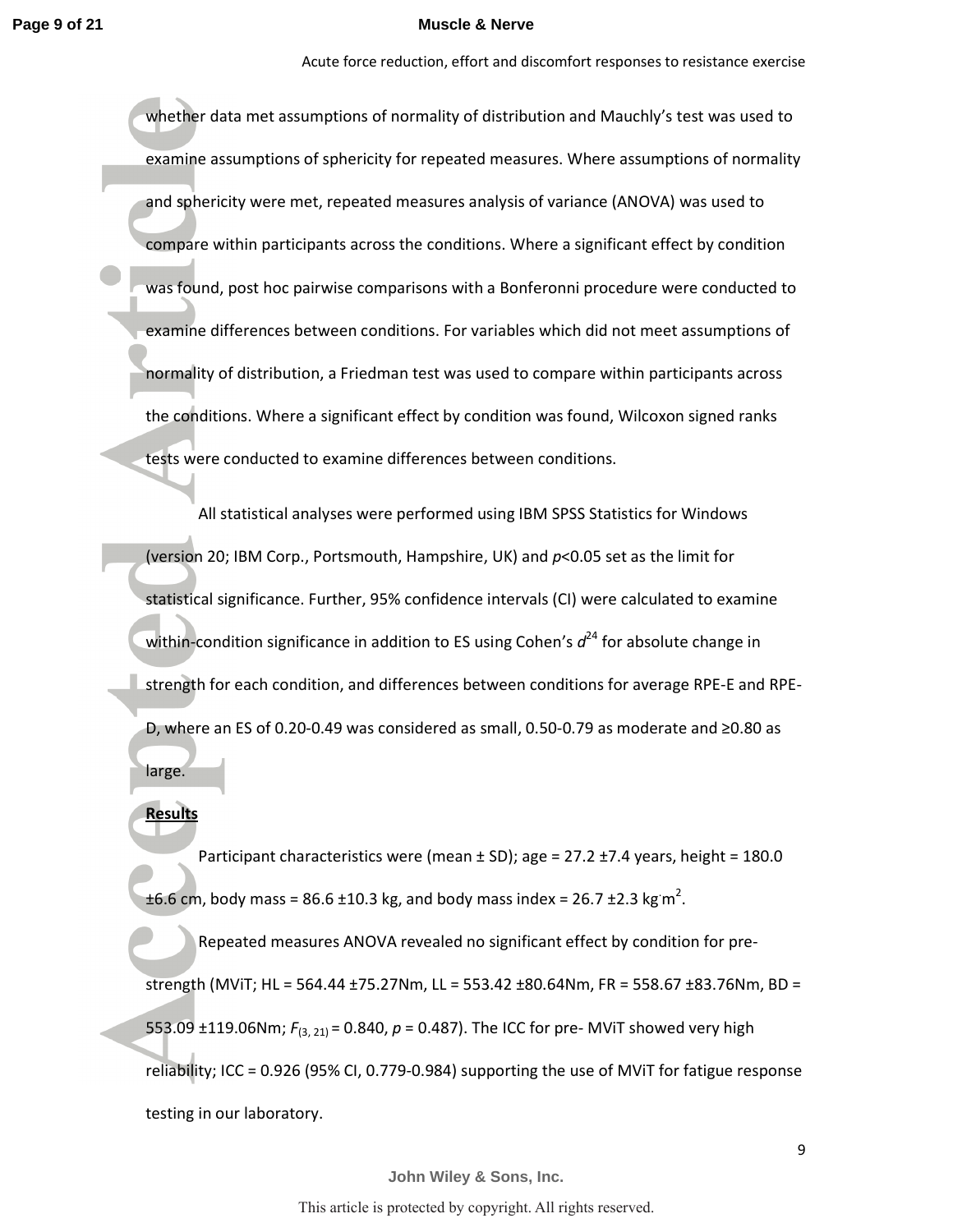Acute force reduction, effort and discomfort responses to resistance exercise

There was a significant effect by condition for absolute change in strength (HL = -75.77 ±61.40Nm, LL = -206.97 ±78.06Nm, FR = -74.24 ±46.52Nm, BD = -145.95 ±118.24Nm;  $F_{(3, 21)}$  = 5.842,  $p$  = 0.005). Pairwise comparisons for between condition differences were as follows: HL compared to LL (*p* = 0.044), HL compared to FR (*p* > 0.999), HL compared to BD (*p* = 0.687), LL compared FR (*p* = 0.013), LL compared to BD (*p* > 0.999), and FR compared to BD (*p* = 0.632). ESs for absolute change in strength were large for all conditions (HL = -1.23, LL  $= -2.65$ , FR  $= -1.60$ , and BD  $= -1.23$ ) and 95%CIs suggested all conditions produced significant absolute changes in strength. Further, mean relative change in strength for each condition did not meet our hypothesised values, however, there was considerable interindividual variability in the decrement in force production for each condition (HL = - 13.48% [+0.80% to -36.89%], LL = -37.94% [-20.11% to -61.18%], FR = -13.20% [+1.36% to - 25.70%], and BD = -25.64% [-1.50% to -62.02%]). Figure 1 shows mean decrement in MViT for each condition in addition to individual responses.

RPE-E and RPE-D did not meet assumptions of normality. Friedman test revealed no significant effect by condition for either RPE-E ( $\chi^2$  = 0.350,  $\rho$  = 0.950) or RPE-D ( $\chi^2$  = 7.762,  $\rho$ = 0.051). RPE-E and RPE-D for each condition is presented in table 1.

## **Discussion**

## *Acute Fatigue*

Previous articles have suggested that fatigue as a decrement in force/torque production should be equal to 100% minus the force/torque requirements of the task relative to a maximal voluntary contraction<sup>5,6</sup>. However, our data does not support this. Analysis confirmed a significant reduction in MViT following each condition; however, though there were descriptive and ES differences across conditions, there were only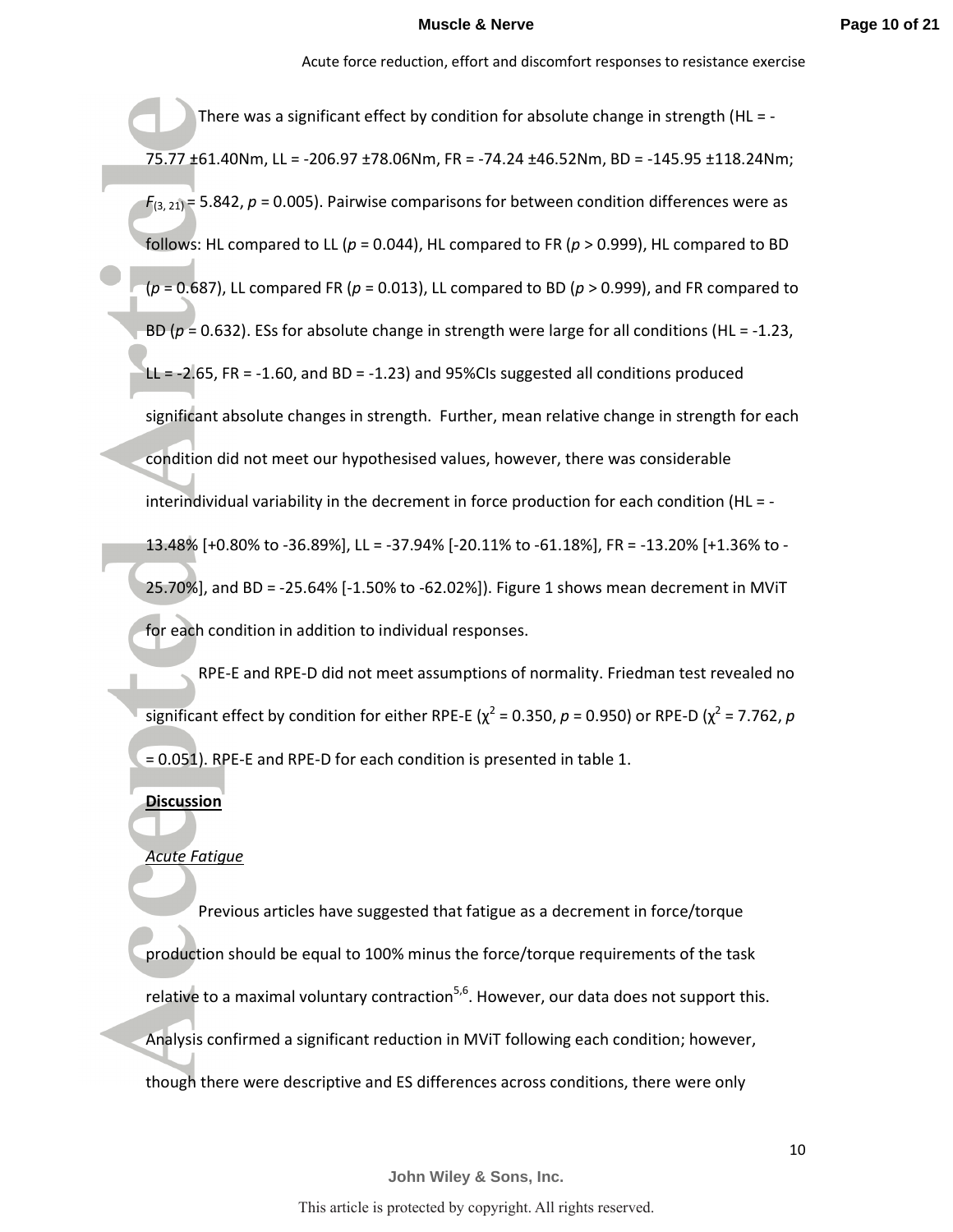Acute force reduction, effort and discomfort responses to resistance exercise

significant differences between LL and both HL and FR. Examination of the 95%CIs for each condition suggests a high likelihood that the true population mean for fatigue in the LL condition is greater than for the HL condition. Furthermore, the decrease in MViT was not as expected based on loading schemes. The data presented shows a trend towards a greater % decrease in MViT as the preceding training load becomes progressively lighter when training to momentary failure. There was also considerable interindividuality in the decrease in MViT response to each condition (see Figure 1). From this it seems likely that: 1) recovery of force/torque production after its loss may occur more rapidly than our assessment was able to detect (e.g. within the 10 second interval between exercise and post-testing) and is possibly a reflection of the heterogeneous muscle fibre phenotypes seen in humans<sup>25</sup>; and 2) there may be a critical threshold to fatiguing exercise which occurs on an interindividual basis $^{26}$ .

The present data supports previous studies that generally show a greater reduction in maximal torque for low- compared to high-load conditions<sup>9</sup>. However, our results suggest there is a large heterogeneity of fatigue within the present sample and/or fatigability of differing muscle fibre types between participants. Previous research suggested a linear correlation between fatigability and % fast twitch fibres (*r* = 0.86; 39), although, more recently in a review article, Enoka<sup>27</sup> has suggested that whilst there is a range of fatigability within MUs across the population, distinction between MUs based on fatigability should be avoided. We should also acknowledge the multifarious physiological processes and the multi-faceted nature in which fatigue reduces force below the required threshold. Previous research has suggested upregulation in central motor output for low loads, ultimately similar to high-load training<sup>9</sup>. When combined with the larger volume (number of repetitions), volume-load (repetitions x load) as well as longer time under tension inherent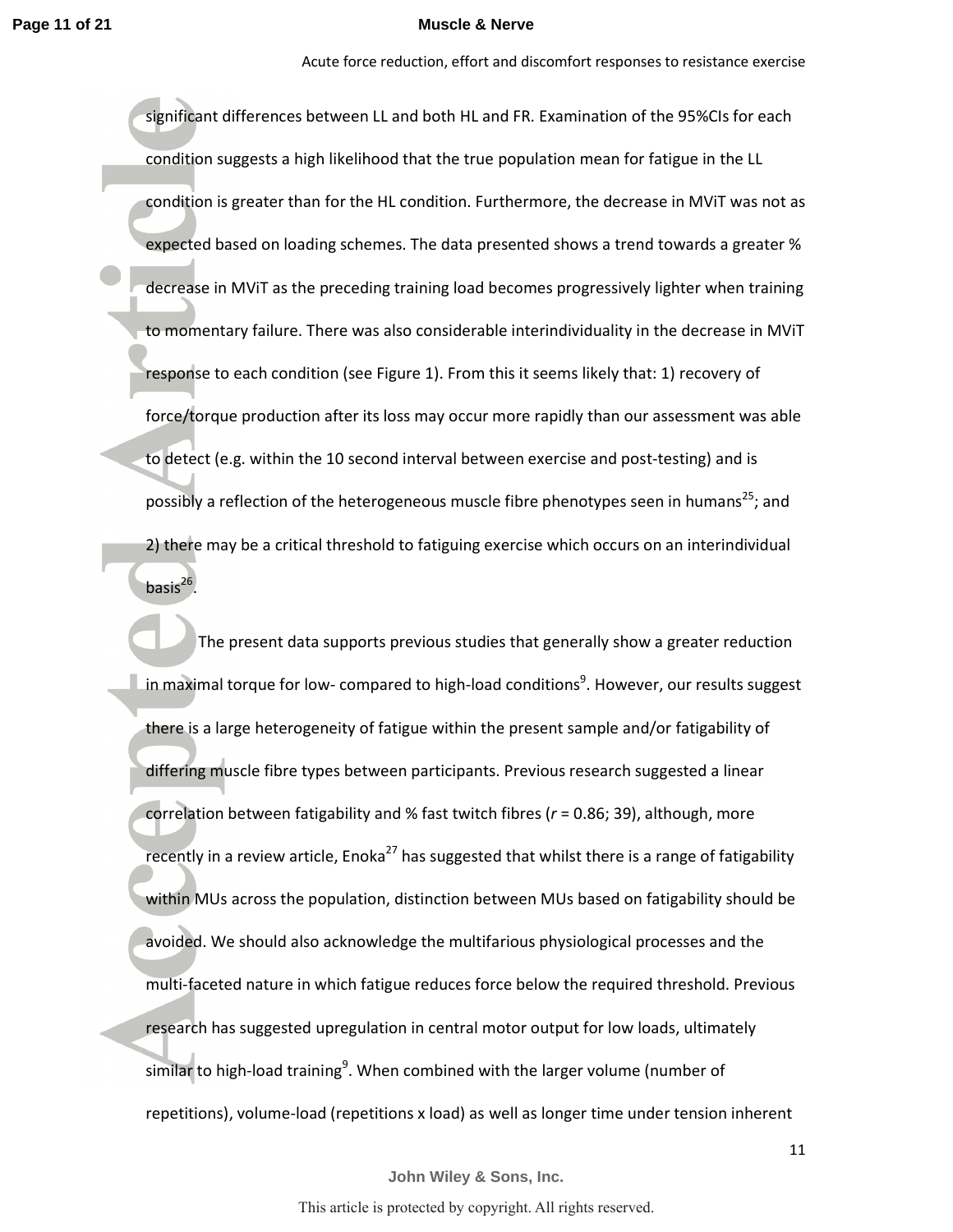in low-load exercise to momentary failure this elevated central motor output appears to produce higher levels of fatigue and ultimately greater reductions in maximal torque. However, due to task specificity this might only apply to traditional (e.g. concentric and eccentric) isolated muscle actions for the knee extensors as presented herein.

Force maintenance with fatiguing contractions is a complex relationship resulting in both facilitating and inhibiting mechanisms $^{28,29}$ . Some muscular stimulation >80% 1RM can enhance performance (e.g. through post-activation potentiation<sup>30</sup>). However, during repeated or sustained muscular contractions, fatigue develops progressively until the required force can no longer be produced. Further, fatigue can be considered as occurring centrally *("a decrease in the number and discharge rates of the MUs"*) or peripherally *("a decrease in the contractile strength of the muscle fibres and changes in the mechanisms*  underlying the transmission of muscle action potentials")<sup>29,31</sup>. Since mechanistic processes were not assessed, we can only speculate as to any possible mechanisms which might result in differing decrease in MViT as a result of the different exercise conditions.

# *Effort and Discomfort*

Authors have hypothesised that training to momentary failure with a lightercompared to heavier-load might incur a greater degree of discomfort $^{12,17}$ . However, our analyses failed to identify any significant differences for effort (RPE-E) and discomfort (RPE-D) between HL, LL, BD and FR conditions. This is contradictory to previous research where participants reported higher values for discomfort for LL compared to HL throughout a training intervention<sup>23</sup>. The present data might be a result of the single set methodology applied where multiple sets for each condition might amplify effects of effort and discomfort (as in the intervention study<sup>23</sup>). Also, as stated, we should consider the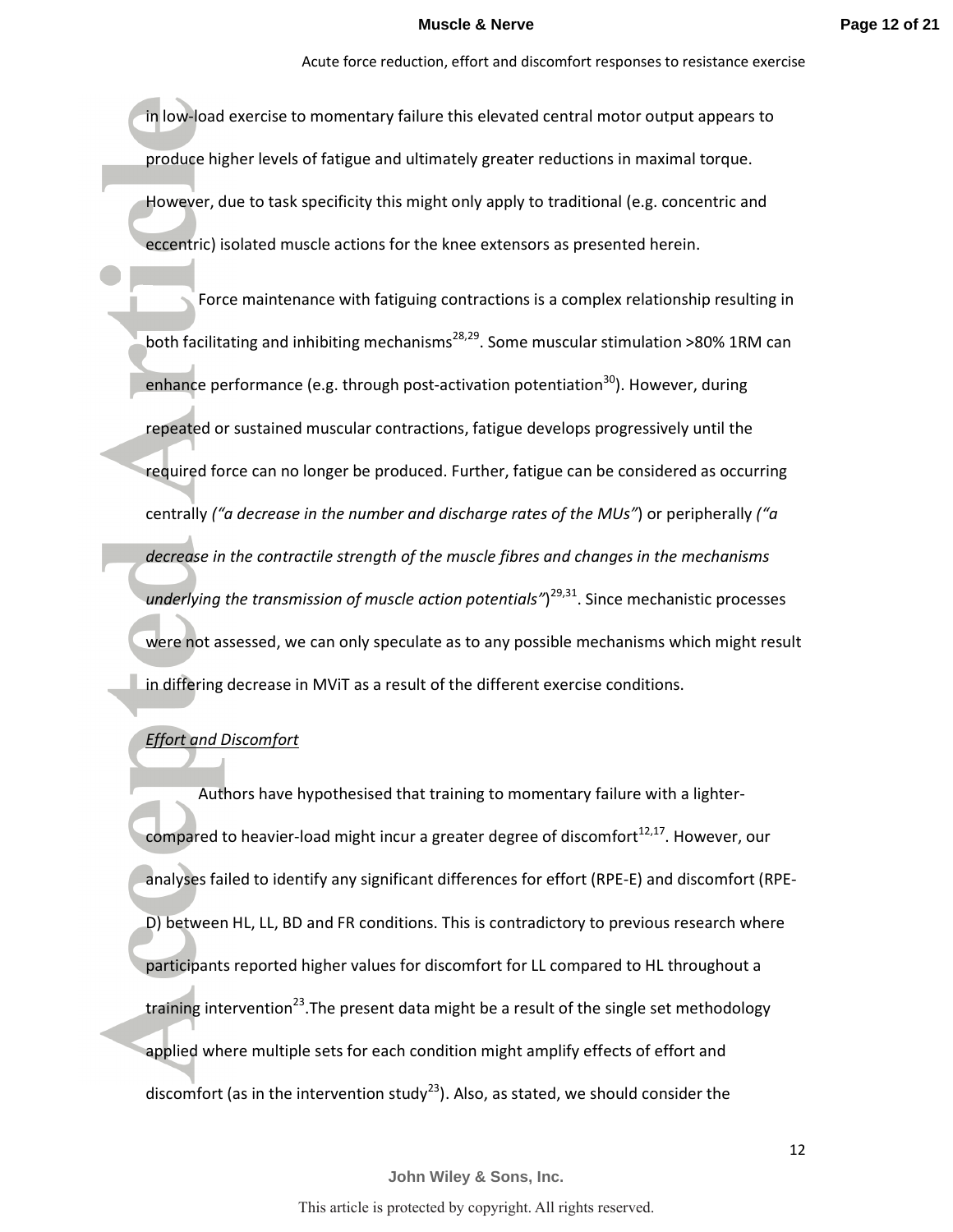Acute force reduction, effort and discomfort responses to resistance exercise

possibility of a type II error between conditions (HL, LL, BD and FR) for effort and discomfort. Our *a priori* power analysis was conducted for acute decrease in MViT, as such our study might not have met power for the measures of effort and discomfort. Our analysis revealed  $p = 0.051$ , which might have reduced to statistical significance with a marginally greater sample of participants/fewer conditions. Further, both the LL and BD conditions produced RPE-D ratings that exceeded the standard error of measurement for this scale<sup>22</sup> and so though the statistical comparisons were likely underpowered these could be considered meaningful differences. However, again there was considerable interindividual variation in perceived discomfort between the conditions (HL = 6 to 10, LL = 8 to 10, FR = 6 to 10, BD = 6 to 10).

Current research supports similar strength and hypertrophy adaptations from both high- and low-load resistance training interventions<sup>4,6,23,32</sup>. However, we have presented significantly greater decrement in MViT immediately following exercising at LL compared to HL and FR conditions. Furthermore, we report descriptively greater degrees of discomfort when exercising with very low loads (e.g. 30% MViT) which is supported by previous research<sup>23</sup>. These results might suggest caution toward the use of very low loads (e.g. 30% MViT) because of the potentially weakening acute responses. Furthermore, participants might be more encouraged to consider the use of heavier-load resistance exercise (e.g. 80% MViT) if there is a lower degree of discomfort, or if the likelihood of reaching momentary failure is improved as a result of a lesser discomfort whilst exercising to the same degree of effort $12,23$ . However, we should consider that decrement in force production and discomfort might change across time following the exercise interventions. The present study only considered the immediate response, whereas future research should consider the change in MViT and possibly delayed resulting muscle damage, as well as discomfort, over the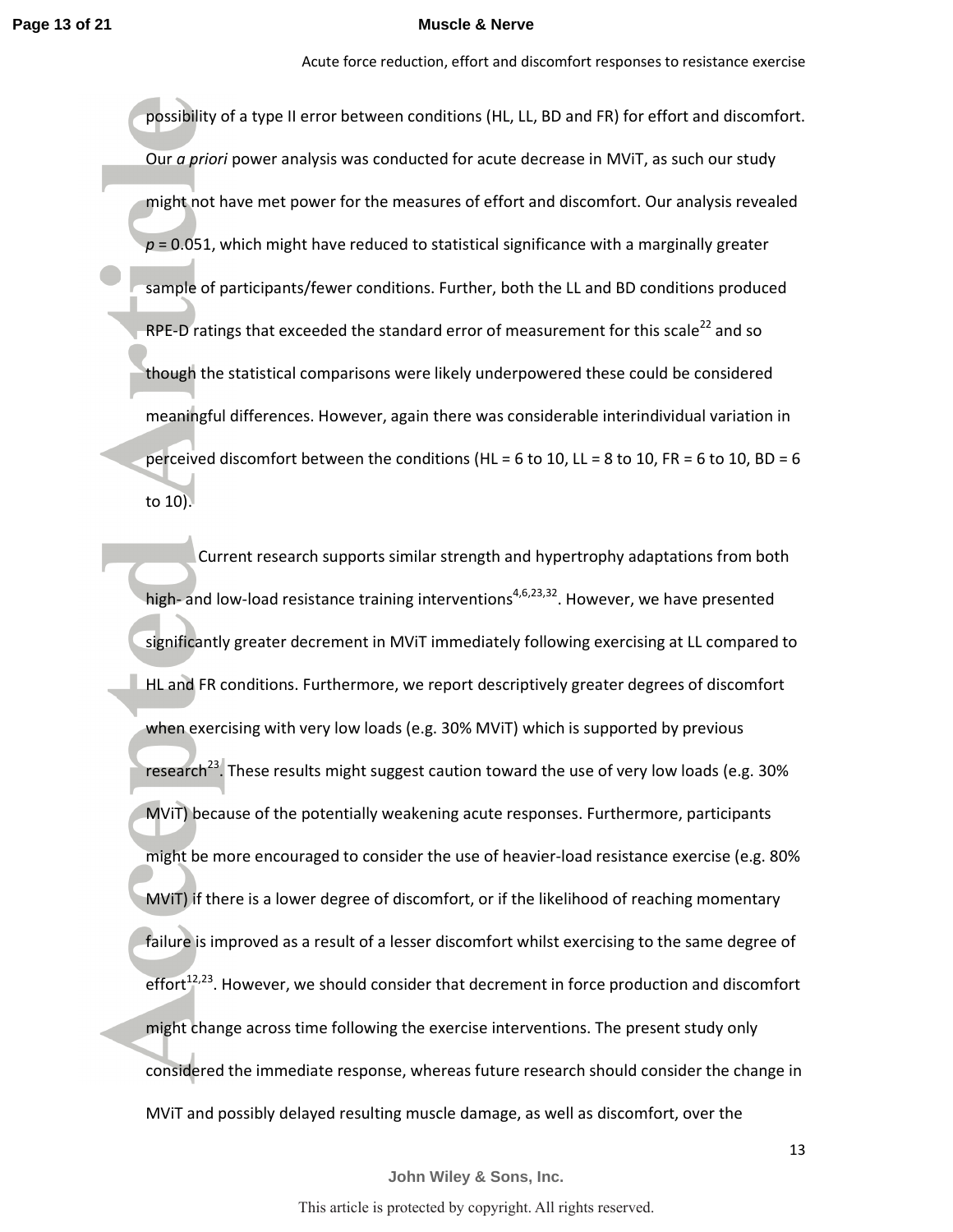subsequent 24-48 hours. This would also permit volume or volume-load matched conditions to be considered.

Finally, we should recognise the limitation that the present study did not include female participants and, as such, the data cannot be generalised across the population. Future research might consider comparison between males and females as well as investigating different muscle groups (e.g. the lumbar extensors) and different exercise types (e.g. multi-joint).

### **Conclusions**

Our data suggest a greater decrease in MViT as a result of lighter final load at momentary failure. Furthermore, we should consider that when LL, compared to HL, resistance exercise is performed there is potential for a higher degree of discomfort with LL exercise. With this in mind, and since chronic strength and hypertrophy responses might be similar when using HL and LL, this might encourage persons to self-select heavier loads for resistance training to avoid unnecessary fatigue and discomfort. Alternately persons might use extended rest intervals between sets and exercises or choose a reduced volume if using a final lighter load (e.g. as a result of breakdown sets), and thus avoid incurring greater acute fatigue.

## **List of acronyms/abbreviations**

| Age-predicted maximum heart rate | APMHR |
|----------------------------------|-------|
| Analysis of variance             | ANOVA |
| Breakdown set                    | ВD    |
| Confidence intervals             |       |

**John Wiley & Sons, Inc.**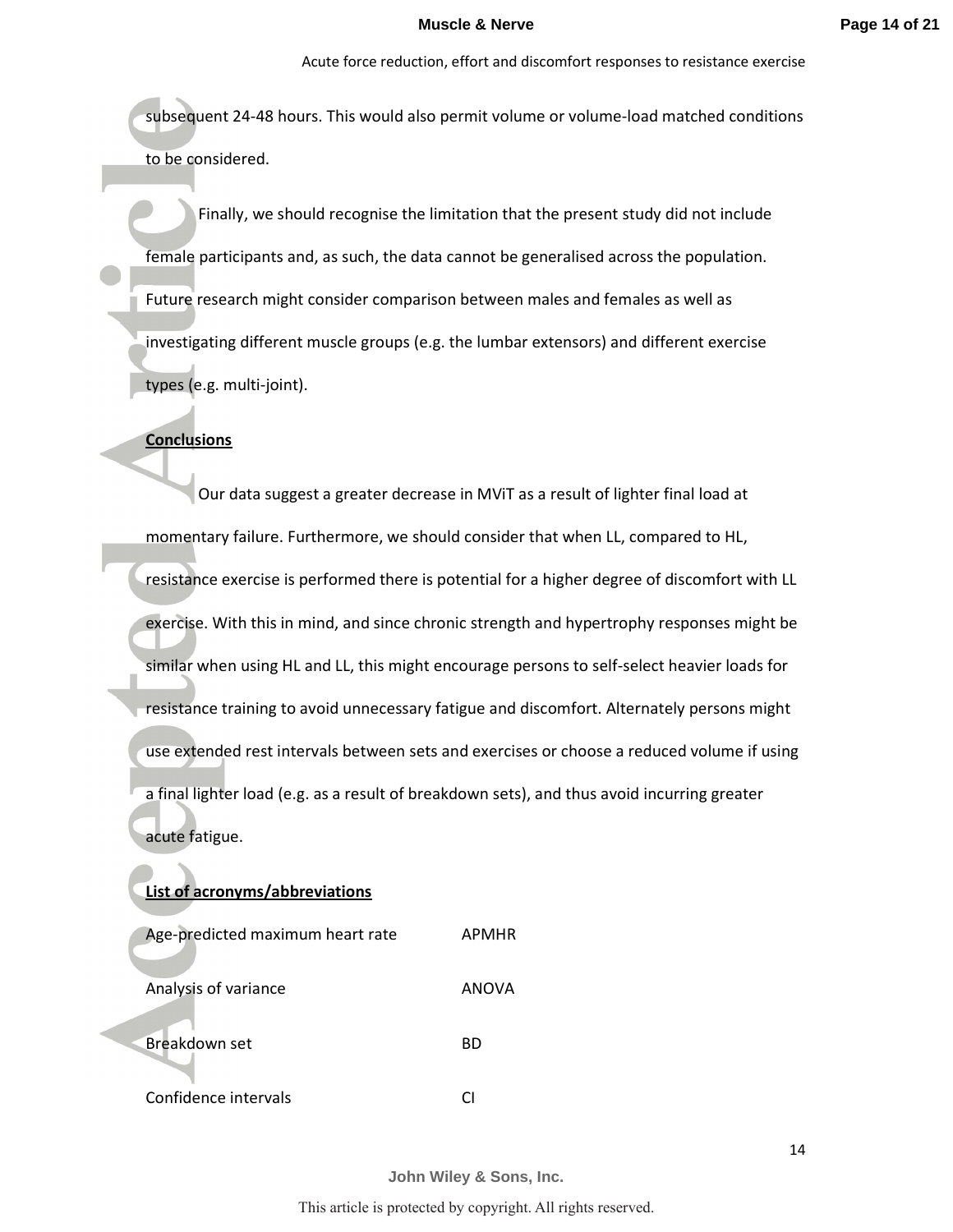Acute force reduction, effort and discomfort responses to resistance exercise

| <b>Effect size</b>                                | ES          |
|---------------------------------------------------|-------------|
| Electromyography                                  | <b>EMG</b>  |
| <b>Forced repetitions</b>                         | FR          |
| Heavier load                                      | <b>HL</b>   |
| Intra-class correlation coefficient               | ICC         |
| Lighter load                                      | LL          |
| Maximal voluntary isometric torque                | <b>MViT</b> |
| Motor unit                                        | MU          |
| Newton metre                                      | Nm          |
| Physical activity readiness questionnaire         | PARQ        |
| Rating of perceived exertion for discomfort RPE-D |             |
| Rating of perceived exertion for effort           | RPE-E       |
| <b>Repetition maximum</b>                         | <b>RM</b>   |
| <b>Standard deviation</b>                         | <b>SD</b>   |
|                                                   |             |
|                                                   |             |
|                                                   |             |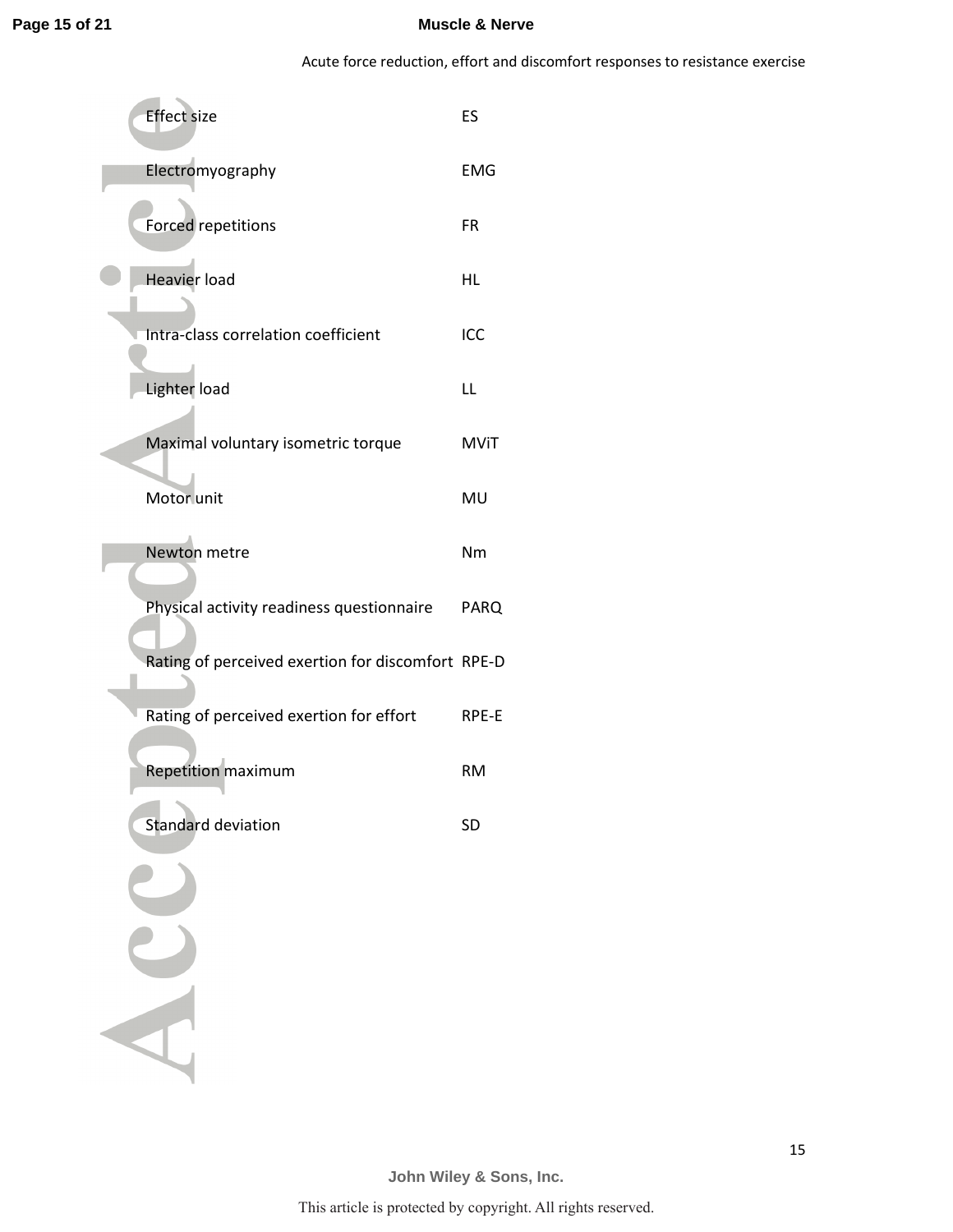# **References**

- 1. Schoenfeld BJ, Ogborn D, Kreiger JW. Effect of repetition duration during resistance training on muscle hypertrophy: A systematic review and Meta-Analysis. *Sports Medicine* 2015; 45(4):577- 585.
- Fisher J, Steele J, Smith D. Evidence-Based Resistance Training Recommendations for Muscular Hypertrophy. *Medicina Sportiva* 2013; 17(4):217-235.
- 3. Fisher J, Steele J, Bruce-Low S, Smith D. Evidence-Based Resistance Training Recommendations. *Medicina Sportiva* 2011; 15(3):147-162.
- 4. Schoenfeld BJ, Wilson JM, Lowery RP, Krieger JW. Muscular adaptations in low-versus high-load resistance training: A meta-analysis. *European Journal of Sport Science* 2014; 20:1-10.
- 5. Morton RW, McGlory C, Phillips SM. Nutritional interventions to augment resistance traininginduced skeletal muscle hypertrophy. *Frontiers in Physiology* 2015; 6(245); 1-9.
- 6. Morton RW, Oikawa SY, Wavell CG, Mazara N, McGlory C, Quadrilatero J, et al. Neither load nor systemic hormones determine resistance training-mediated hypertrophy or strength gains in resistance-trained young men. *Journal of Applied Physiology* 2016; E-Pub ahead of print.
- 7. Hunter SK. The Relevance of Sex Differences in Performance Fatigability. *Medicine and Science in Sports and Exercise* 2016; 48(11); 2247-2256.
- 8. Behm DG, Reardon G, Fitzgerald J, Drinkwater E. The effect of 5, 10, and 20 repetitions maximums on the recovery of voluntary and evoked contractile properties. *Journal of Strength and Conditioning Research* 2002; 16(2):209-218.
- 9. Marshall PWM, Finn HT, Siegler JC. The magnitude of peripheral muscle fatigue induced by high and low intensity single-joint exercise does not lead to central motor output reductions in resistance trained men. *PLOS one* 2015; 10(10):e0140108.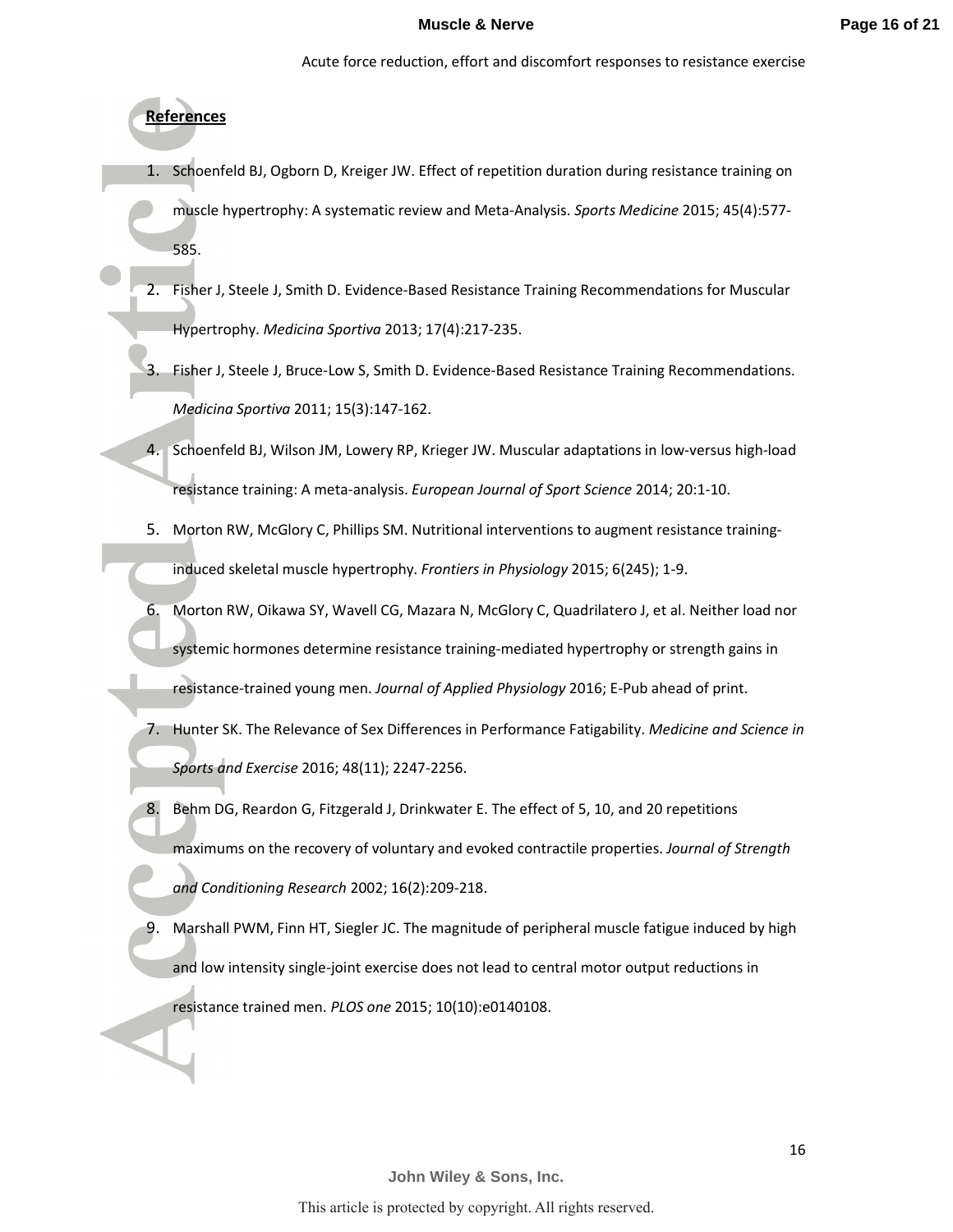Acute force reduction, effort and discomfort responses to resistance exercise

- 10. Drinkwater EJ, Lawton TW, McKenna MJ, Lindsell RP, Hunt PH, Pyne, DB. Increased number of forced repetitions does not enhance strength development with resistance training. *Journal of Strength and Conditioning Research* 2007; 21(3): 841-847.
- 11. Fisher JP, Carlson L, Steele J. The effects of breakdown set resistance training on muscular performance and body composition in young men and women. *Journal of Strength and Conditioning Research* 2016; 30(5): 1425-1432.
- 12. Fisher J, Steele J, Smith D. High- and Low-load resistance training; Interpretation and Practical Application of Current Research findings. *Sports Medicine* 2016; E-Pub ahead of print.
- 13. Marcora S. Perception of effort during exercise is independent of afferent feedback from skeletal muscles, heart, and lungs. *Journal of Applied Physiology* 2009; 106(6):2060–2062.
- 14. Buckley JP, Borg GAV. Borg's scales in strength training; from theory to practice in young and older adults. *Applied Physiology, Nutrition and Metabolism* 2011; 36(5):682-692.
- 15. Testa M, Noakes TD, Desgorces F. Training state improves the relationship between rating of perceived exertion and relative exercise volume during resistance exercises. *Journal of Strength and Conditioning Research* 2012; 26(11):2990-2996.
- 16. Smirnaul BDPC. Sense of effort and other unpleasant sensations during exercise: clarifying concepts and mechanisms. *British Journal of Sports Medicine* 2012; 46: 308-311.
- 17. Takarada Y. "Sense of effort" and M1 activity with special reference to resistance exercise with vascular occlusion. *Journal of Physical Fitness and Sports Medicine* 2016; 5(2):123-130.
- 18. Faul F, Erdfelder E, Buchner A, Lang AG. Statistical power analysis using G\*Power 3.1: Tests for correlation and regression analyses. *Behaviour and Research Methods* 2009; 41(4):1149-1160.
- 19. Faul F, Erdfelder E, Lang AG, Buchner A. G\*Power: A flexible statistical power analysis program for the social, behavioural and biomedical sciences. *Behaviour and Research Methods* 2007; 39(2):175-191.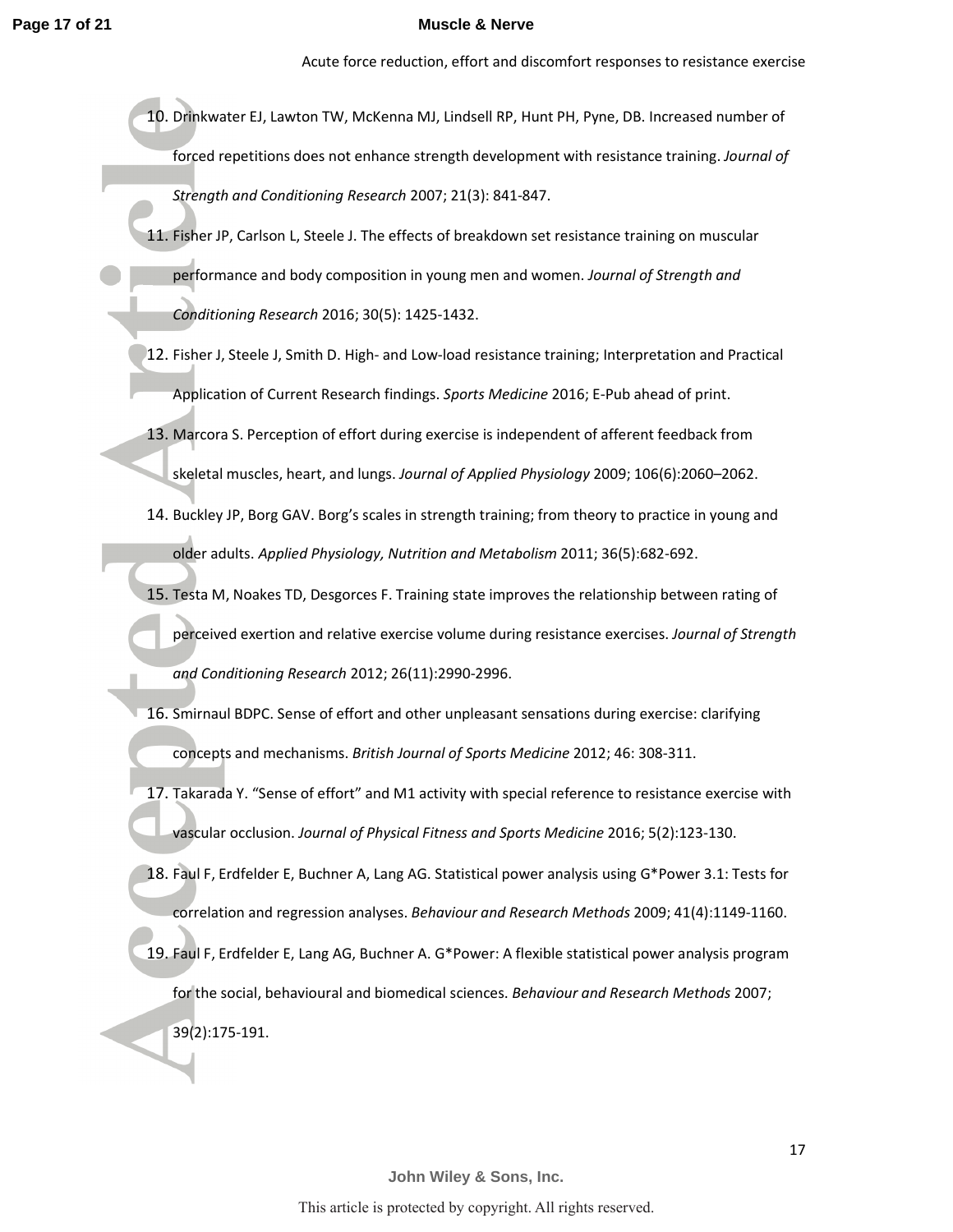- 20. Welsch MA, Williams PA, Pollock ML, Graves JE, Foster DN, Fulton MN. Quantification of fullrange-of-motion unilateral and bilateral knee flexion and extension torque ratios. *Archives of Physical Medicine and Rehabilitation* 1998; 79(8):971-978.
- 21. Bentes CM, Simão R, Bunker T, Rhea M, Miranda H, Gomes TM, et al. Acute Effects of Dropsets Among Different Resistance Training Methods in Upper Body Performance. *Journal of Human Kinetics* 2012; 34: 105-111.
- 22. Steele J, Fisher J, McKinnon S, McKinnon P. Differentiation between perceived effort and discomfort during resistance training: Reliability of trainee ratings of effort and discomfort, and reliability and validity of trainer ratings of trainee effort. *Journal of Trainology* 2016; IN PRESS
- 23. Fisher J, Ironside M, Steele J. Heavier- and lighter-load resistance training to momentary failure produce similar increases in strength with differing degrees of discomfort. *Muscle and Nerve* 2016; IN PRESS
- 24. Cohen J. A power primer. *Psychological Bulletin* 1992; 112(1):155-159.
- 25. Thorstensson A, Karlsson J. Fatiguability and fibre composition of human skeletal muscle. *Acta Physiologica Scandinavica* 1976; 98; 318-322.
- 26. Neyroud D, Kayser B, Place N. Are there critical fatigue thresholds? Aggregated vs. individual data. *Frontiers in Physiology* 2016; 7: 376.
- 27. Enoka RM. Muscle fatigue from motor units to clinical symptoms. *Journal of Biomechanics* 2012; 45(3): 427-433.
- 28. Behm DG. Force maintenance with submaximal fatiguing contractions. *Canadian Journal of Applied Physiology* 2004; 29(3): 274-290.
- 29. Boyas S, Guével A. Neuromuscular fatigue in healthy muscle: underlying factors and adaptation mechanisms. *Annals of Physical and Rehabilitation Medicine* 2011; 54(2):88-108.
- 30. Tillin NA, Bishop D. Factors Modulating Post-Activation Potentiation and its effect on performance of subsequent explosive activities. *Sports Medicine* 2009; 39(2): 147-166.

#### This article is protected by copyright. All rights reserved.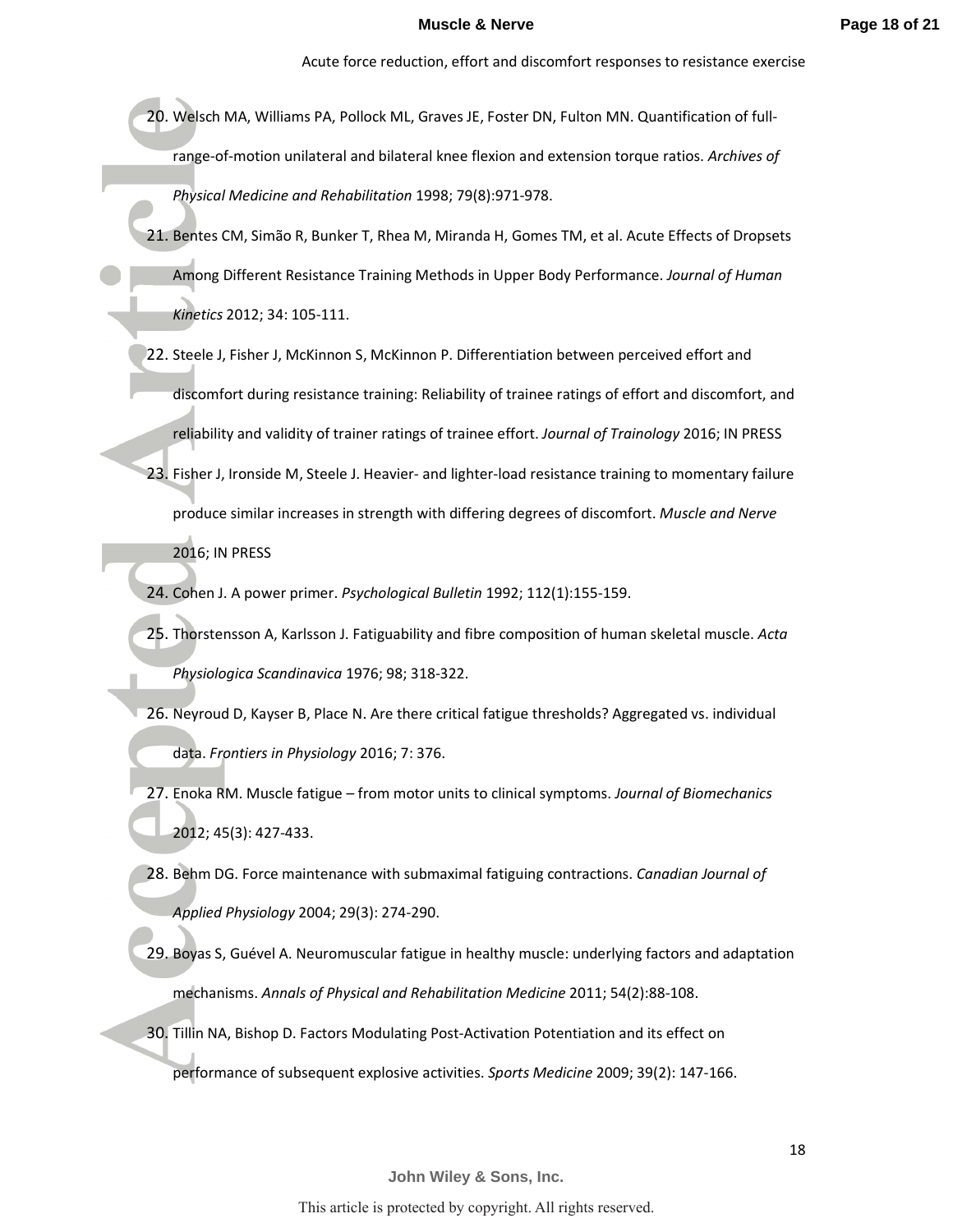Acute force reduction, effort and discomfort responses to resistance exercise

31. Gandevia SC. Spinal and supraspinal factors in human muscle fatigue. *Physiological Reviews* 2001; 81:1725-1789.

32. Mitchell CJ, Churchward-Venne TA, West DW, Burd NA, Breen L, Baker SK, et al. Resistance exercise load does not determine training-mediated hypertrophic gains in young men. *Journal of Applied Physiology* 2012; 113(1):71-77.

Accel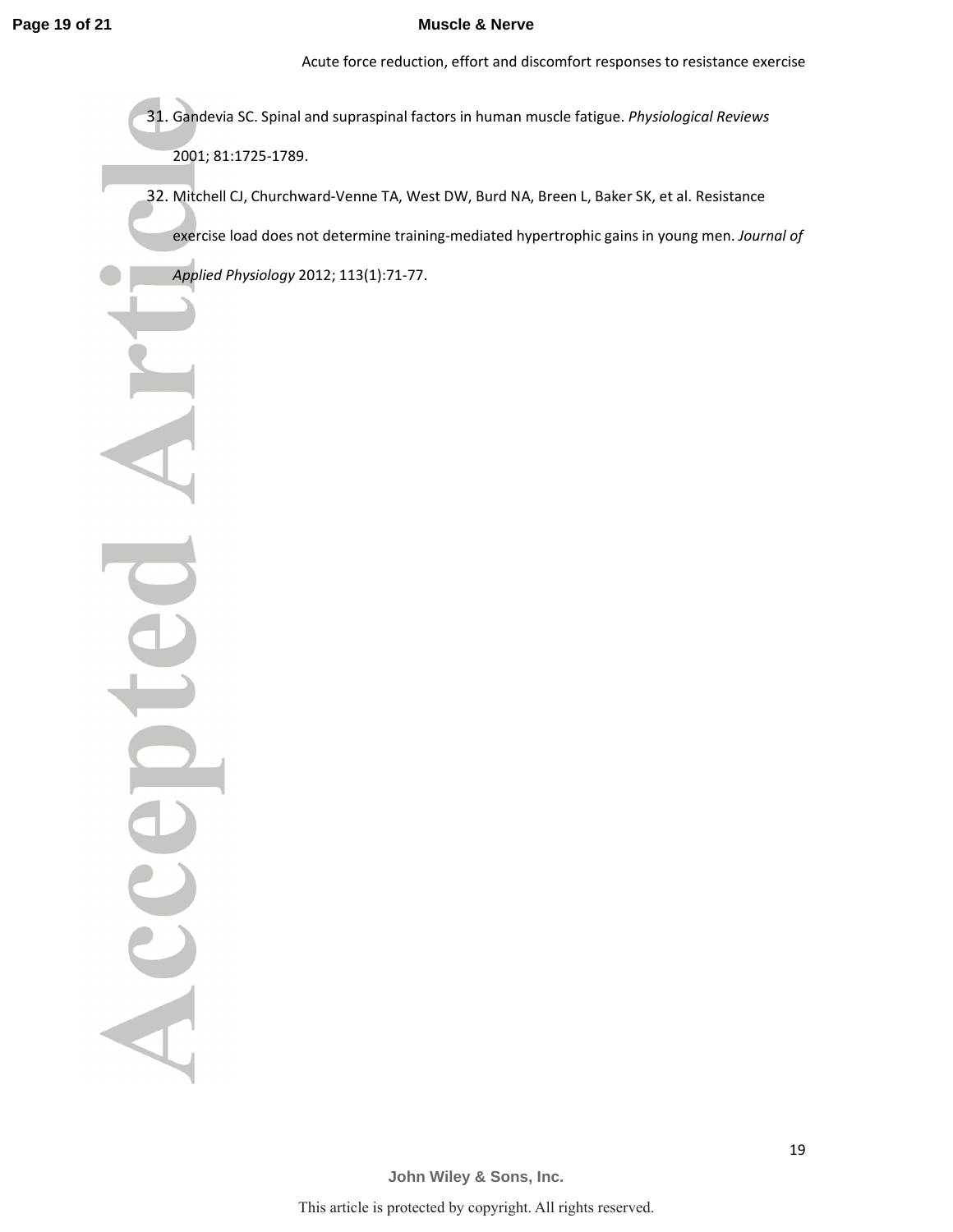| Table 1. Mean (±SD) for effort and discomfort in each condition |                           |                  |                 |  |
|-----------------------------------------------------------------|---------------------------|------------------|-----------------|--|
|                                                                 | Condition                 | RPE-E            | RPE-D           |  |
|                                                                 | High Load                 | $8.75 \pm 1.39$  | $7.75 \pm 1.39$ |  |
|                                                                 | Low Load                  | $8.875 \pm 0.99$ | $9.00 + 0.93$   |  |
|                                                                 | <b>Forced Repetitions</b> | $9.00 \pm 1.20$  | $7.50 \pm 1.93$ |  |
|                                                                 | <b>Breakdown</b>          | $9.00 \pm 1.39$  | $8.88 \pm 1.36$ |  |

RPE-E = Rating of Perceived exertion for effort

RPE-D = Rating of Perceived exertion for discomfort

## **Figure Legends**

Accel

Figure 1. A) Mean decrement in maximal voluntary isometric torque (MVIT) for each

condition with 95%CIs, and B) individual responses in MViT decrement for each condition.

(HL=heavier load, LL=lighter load, FR=forced reps, BD=breakdown sets, FR=forced reps)

**John Wiley & Sons, Inc.**